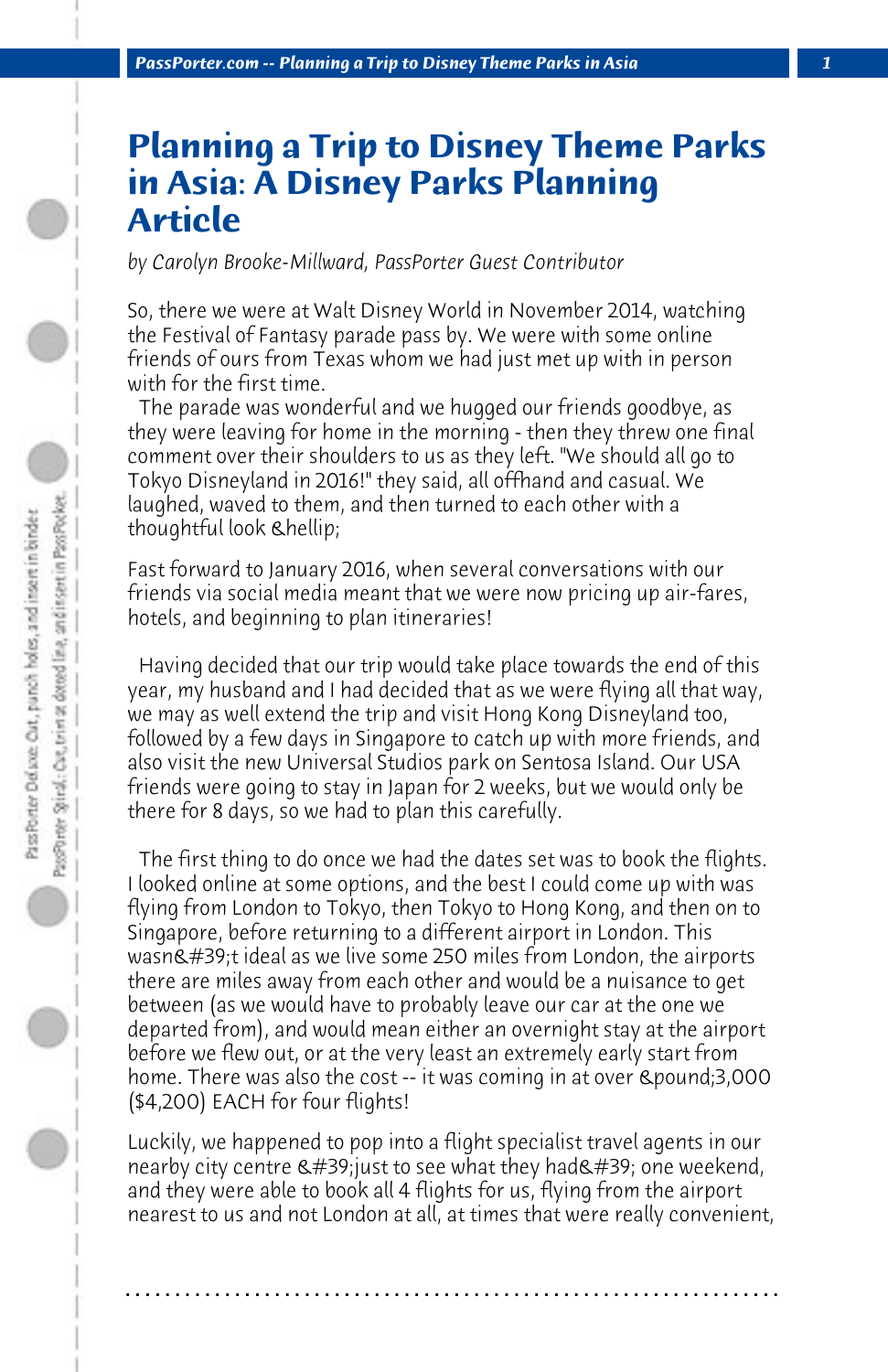for a total cost of just over £2,000 (\$2850) IN TOTAL, just over a third of the cost I had managed to find it for! Amazing, so we booked it there and then.

 We went home and excitedly messaged our friends to tell them the trip was on! Next up was working out the itinerary before finding hotels. We worked out that we would have 8 days in Tokyo, (we lose a day in travelling), 6 days in Hong Kong, and 6 days in Singapore. DH was keen to visit Hiroshima while in Japan, there is a memorial garden there which can be reached by bullet train from Tokyo, and that was something else we wanted to do -- ride the famous bullet train. Our friends messaged us some details that they had found, and we booked this -- it is an overnight package travelling from Tokyo to Hiroshima, with an overnight stay, and a visit to the memorial garden. Plus there is a boat ride that can be taken across to the Torii Gate that has it  $\&\#39$ :s model twin in Epcot, so we want to see that too. We also obviously needed to plan for 4 days in Tokyo Disneyland, (2 days per park), and then 2 days in Hong Kong Disneyland the next week.

I began to look up hotels, although this wasn't easy -- I had no idea where to start, so I began with the official Disney hotels, which looked lovely but were SHOCKINGLY expensive, compared to USA prices. I found a Disney Good Neighbour hotel called the Sheraton Grande Tokyo Bay, which had a free loyalty system (called Starwood) that I could sign up to which would give us things like free Wi-Fi, early online check-in, etc., so I signed up for that and then booked this hotel for our first 5 days. We can't get our tickets to Tokyo Disneyland for quite some time yet, and as this is a  $\&\#39$ ; good neighbour $&\#39$ ; hotel we can actually buy our tickets from the hotel on arrival, which will guarantee us entry to the parks, so I think we may leave it till then to get them -- the Disney park ticket booking for this resort is somewhat complicated! Basically, tickets can only be bought 2 months in advance, and if you want a 4-day park ticket, which is going to be our choice, we have to decide which park we visit on our first and second days, (no park hopping at that point), and then we are free to visit either park or park hop for the next two days.

 After that we move to the Sunroute Plaza Shinjuku (in the Starwood group) for 2 nights, which is very close to the central train station in Tokyo, and gives us a full day to explore the city centre. We then catch the bullet train at stupid  $o$ 'clock in the morning to Hiroshima, stay overnight in another hotel, returning to the Sunroute for one last night before flying to Hong Kong.

 Looking for somewhere to stay in Hong Kong was my next step. The Disney Hollywood Hotel didn't look too expensive, so I booked that

**. . . . . . . . . . . . . . . . . . . . . . . . . . . . . . . . . . . . . . . . . . . . . . . . . . . . . . . . . . . . . . . . . .**